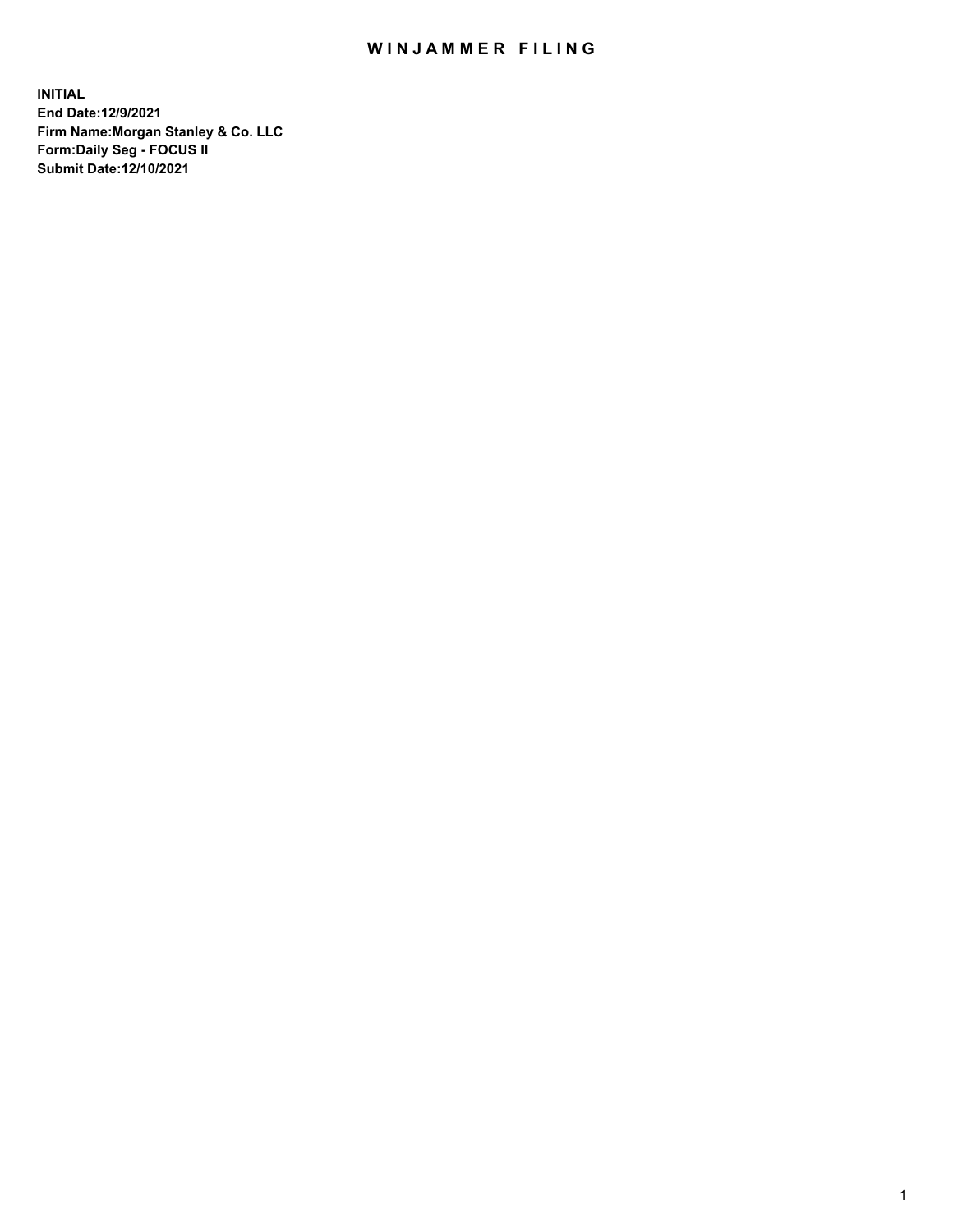**INITIAL End Date:12/9/2021 Firm Name:Morgan Stanley & Co. LLC Form:Daily Seg - FOCUS II Submit Date:12/10/2021 Daily Segregation - Cover Page**

| Name of Company                                                                                                                                                                                                                                                                                                                | <b>Morgan Stanley &amp; Co. LLC</b>                    |
|--------------------------------------------------------------------------------------------------------------------------------------------------------------------------------------------------------------------------------------------------------------------------------------------------------------------------------|--------------------------------------------------------|
| <b>Contact Name</b>                                                                                                                                                                                                                                                                                                            | <b>Ikram Shah</b>                                      |
| <b>Contact Phone Number</b>                                                                                                                                                                                                                                                                                                    | 212-276-0963                                           |
| <b>Contact Email Address</b>                                                                                                                                                                                                                                                                                                   | Ikram.shah@morganstanley.com                           |
| FCM's Customer Segregated Funds Residual Interest Target (choose one):<br>a. Minimum dollar amount: ; or<br>b. Minimum percentage of customer segregated funds required:% ; or<br>c. Dollar amount range between: and; or<br>d. Percentage range of customer segregated funds required between:% and%.                         | 235,000,000<br><u>0</u><br>0 Q<br>0 Q                  |
| FCM's Customer Secured Amount Funds Residual Interest Target (choose one):<br>a. Minimum dollar amount: ; or<br>b. Minimum percentage of customer secured funds required:% ; or<br>c. Dollar amount range between: and; or<br>d. Percentage range of customer secured funds required between: % and %.                         | 140,000,000<br><u>0</u><br><u>00</u><br>0 <sub>0</sub> |
| FCM's Cleared Swaps Customer Collateral Residual Interest Target (choose one):<br>a. Minimum dollar amount: ; or<br>b. Minimum percentage of cleared swaps customer collateral required:% ; or<br>c. Dollar amount range between: and; or<br>d. Percentage range of cleared swaps customer collateral required between:% and%. | 92,000,000<br><u>0</u><br>0 Q<br>00                    |

Attach supporting documents CH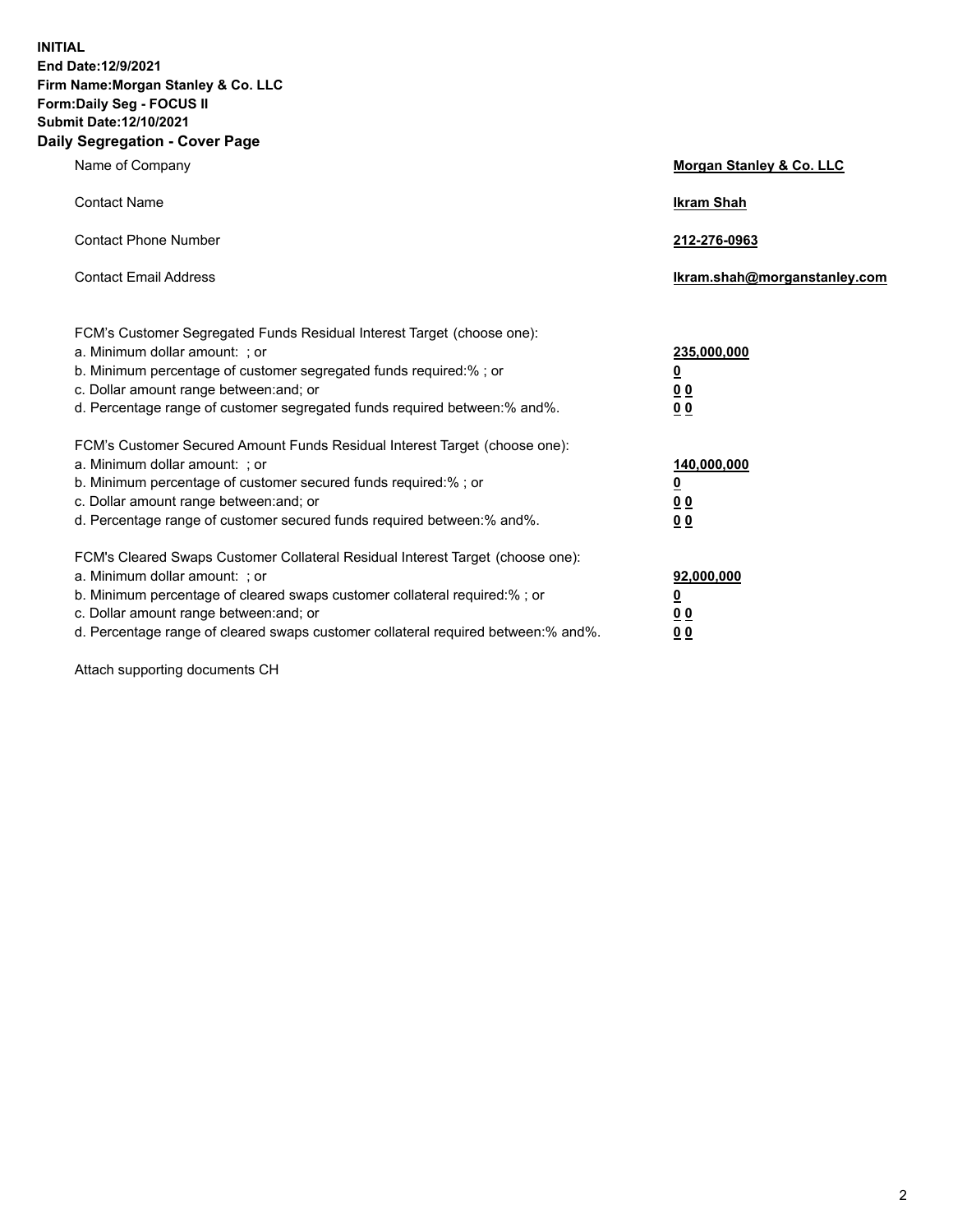## **INITIAL End Date:12/9/2021 Firm Name:Morgan Stanley & Co. LLC Form:Daily Seg - FOCUS II Submit Date:12/10/2021**

## **Daily Segregation - Secured Amounts**

Foreign Futures and Foreign Options Secured Amounts Amount required to be set aside pursuant to law, rule or regulation of a foreign government or a rule of a self-regulatory organization authorized thereunder 1. Net ledger balance - Foreign Futures and Foreign Option Trading - All Customers A. Cash **5,614,143,340** [7315] B. Securities (at market) **1,675,145,911** [7317] 2. Net unrealized profit (loss) in open futures contracts traded on a foreign board of trade **-263,885,847** [7325] 3. Exchange traded options a. Market value of open option contracts purchased on a foreign board of trade **20,928,467** [7335] b. Market value of open contracts granted (sold) on a foreign board of trade **-13,687,688** [7337] 4. Net equity (deficit) (add lines 1. 2. and 3.) **7,032,644,183** [7345] 5. Account liquidating to a deficit and account with a debit balances - gross amount **29,388,389** [7351] Less: amount offset by customer owned securities **-28,220,440** [7352] **1,167,949** 6. Amount required to be set aside as the secured amount - Net Liquidating Equity Method (add lines 4 and 5) 7. Greater of amount required to be set aside pursuant to foreign jurisdiction (above) or line 6. FUNDS DEPOSITED IN SEPARATE REGULATION 30.7 ACCOUNTS 1. Cash in banks A. Banks located in the United States **607,685,125** [7500] B. Other banks qualified under Regulation 30.7 **352,864,996** [7520] **960,550,121** 2. Securities A. In safekeeping with banks located in the United States **403,071,519** [7540] B. In safekeeping with other banks qualified under Regulation 30.7 **78,119,168** [7560] **481,190,687** 3. Equities with registered futures commission merchants A. Cash **6,269,476** [7580] B. Securities **0** [7590] C. Unrealized gain (loss) on open futures contracts **46,943** [7600] D. Value of long option contracts **0** [7610] E. Value of short option contracts **0** [7615] **6,316,419** [7620] 4. Amounts held by clearing organizations of foreign boards of trade A. Cash **0** [7640] B. Securities **0** [7650] C. Amount due to (from) clearing organization - daily variation **0** [7660] D. Value of long option contracts **0** [7670] E. Value of short option contracts **0** [7675] **0** [7680] 5. Amounts held by members of foreign boards of trade A. Cash **4,913,883,683** [7700] B. Securities **1,193,955,223** [7710] C. Unrealized gain (loss) on open futures contracts **-263,932,790** [7720] D. Value of long option contracts **20,928,467** [7730] E. Value of short option contracts **-13,687,688** [7735] **5,851,146,895**

- 6. Amounts with other depositories designated by a foreign board of trade **0** [7760]
- 7. Segregated funds on hand **0** [7765]
- 8. Total funds in separate section 30.7 accounts **7,299,204,122** [7770]
- 9. Excess (deficiency) Set Aside for Secured Amount (subtract line 7 Secured Statement Page 1 from Line 8)
- 10. Management Target Amount for Excess funds in separate section 30.7 accounts **140,000,000** [7780]
- 11. Excess (deficiency) funds in separate 30.7 accounts over (under) Management Target **125,391,990** [7785]

**0** [7305]

[7354] **7,033,812,132** [7355]

**7,033,812,132** [7360]

[7530]

[7570]

[7740] **265,391,990** [7380]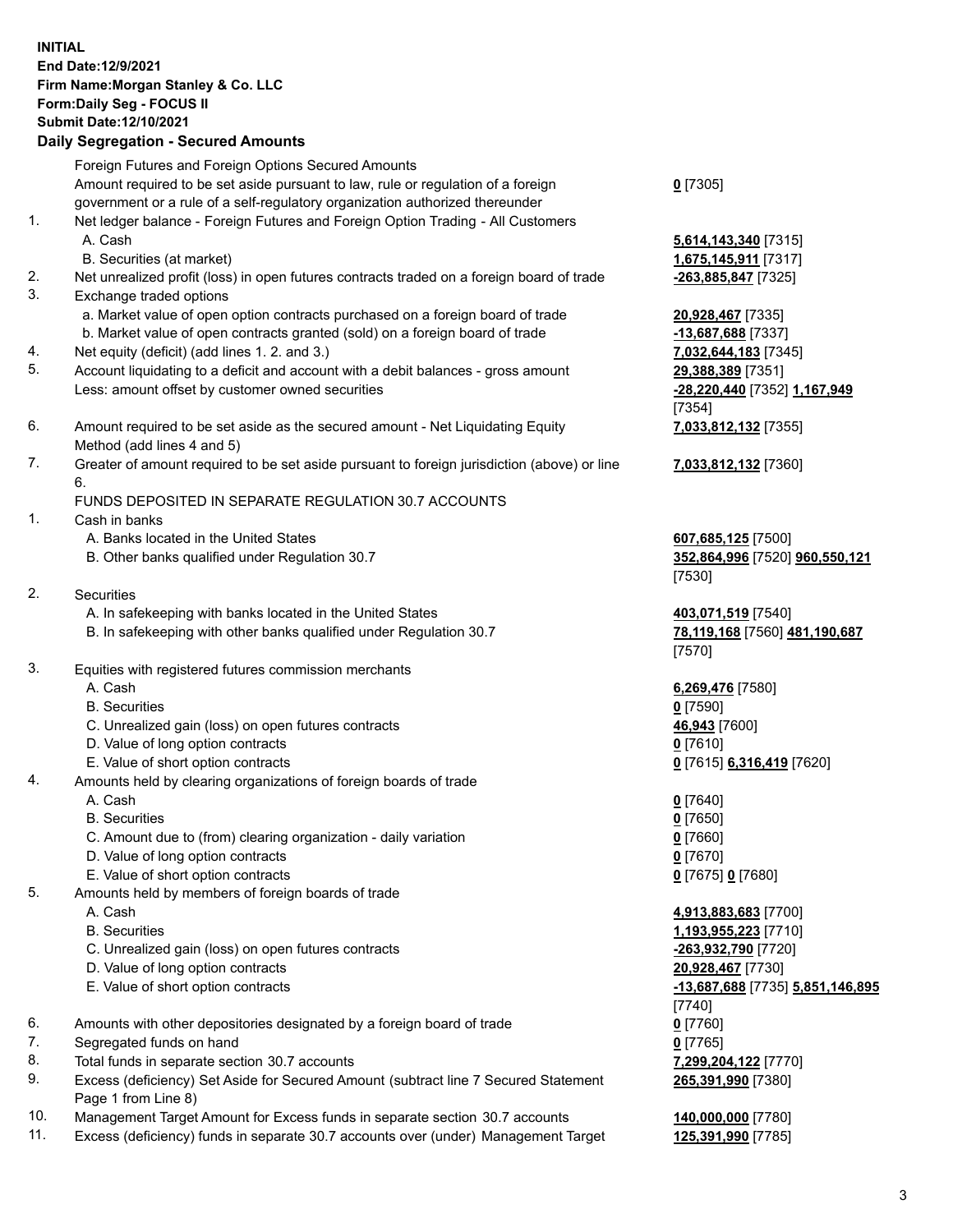**INITIAL End Date:12/9/2021 Firm Name:Morgan Stanley & Co. LLC Form:Daily Seg - FOCUS II Submit Date:12/10/2021 Daily Segregation - Segregation Statement** SEGREGATION REQUIREMENTS(Section 4d(2) of the CEAct) 1. Net ledger balance A. Cash **15,515,042,341** [7010] B. Securities (at market) **7,749,289,890** [7020] 2. Net unrealized profit (loss) in open futures contracts traded on a contract market **1,313,947,893** [7030] 3. Exchange traded options A. Add market value of open option contracts purchased on a contract market **1,102,668,768** [7032] B. Deduct market value of open option contracts granted (sold) on a contract market **-759,953,623** [7033] 4. Net equity (deficit) (add lines 1, 2 and 3) **24,920,995,269** [7040] 5. Accounts liquidating to a deficit and accounts with debit balances - gross amount **233,938,683** [7045] Less: amount offset by customer securities **-232,190,030** [7047] **1,748,653** [7050] 6. Amount required to be segregated (add lines 4 and 5) **24,922,743,922** [7060] FUNDS IN SEGREGATED ACCOUNTS 7. Deposited in segregated funds bank accounts A. Cash **2,289,083,845** [7070] B. Securities representing investments of customers' funds (at market) **0** [7080] C. Securities held for particular customers or option customers in lieu of cash (at market) **3,418,199,737** [7090] 8. Margins on deposit with derivatives clearing organizations of contract markets A. Cash **14,984,849,619** [7100] B. Securities representing investments of customers' funds (at market) **0** [7110] C. Securities held for particular customers or option customers in lieu of cash (at market) **4,181,599,236** [7120] 9. Net settlement from (to) derivatives clearing organizations of contract markets **-66,616,525** [7130] 10. Exchange traded options A. Value of open long option contracts **1,102,668,768** [7132] B. Value of open short option contracts **-759,953,623** [7133] 11. Net equities with other FCMs A. Net liquidating equity **9,910,931** [7140] B. Securities representing investments of customers' funds (at market) **0** [7160] C. Securities held for particular customers or option customers in lieu of cash (at market) **0** [7170] 12. Segregated funds on hand **149,490,917** [7150] 13. Total amount in segregation (add lines 7 through 12) **25,309,232,905** [7180] 14. Excess (deficiency) funds in segregation (subtract line 6 from line 13) **386,488,983** [7190] 15. Management Target Amount for Excess funds in segregation **235,000,000** [7194]

16. Excess (deficiency) funds in segregation over (under) Management Target Amount Excess

**151,488,983** [7198]